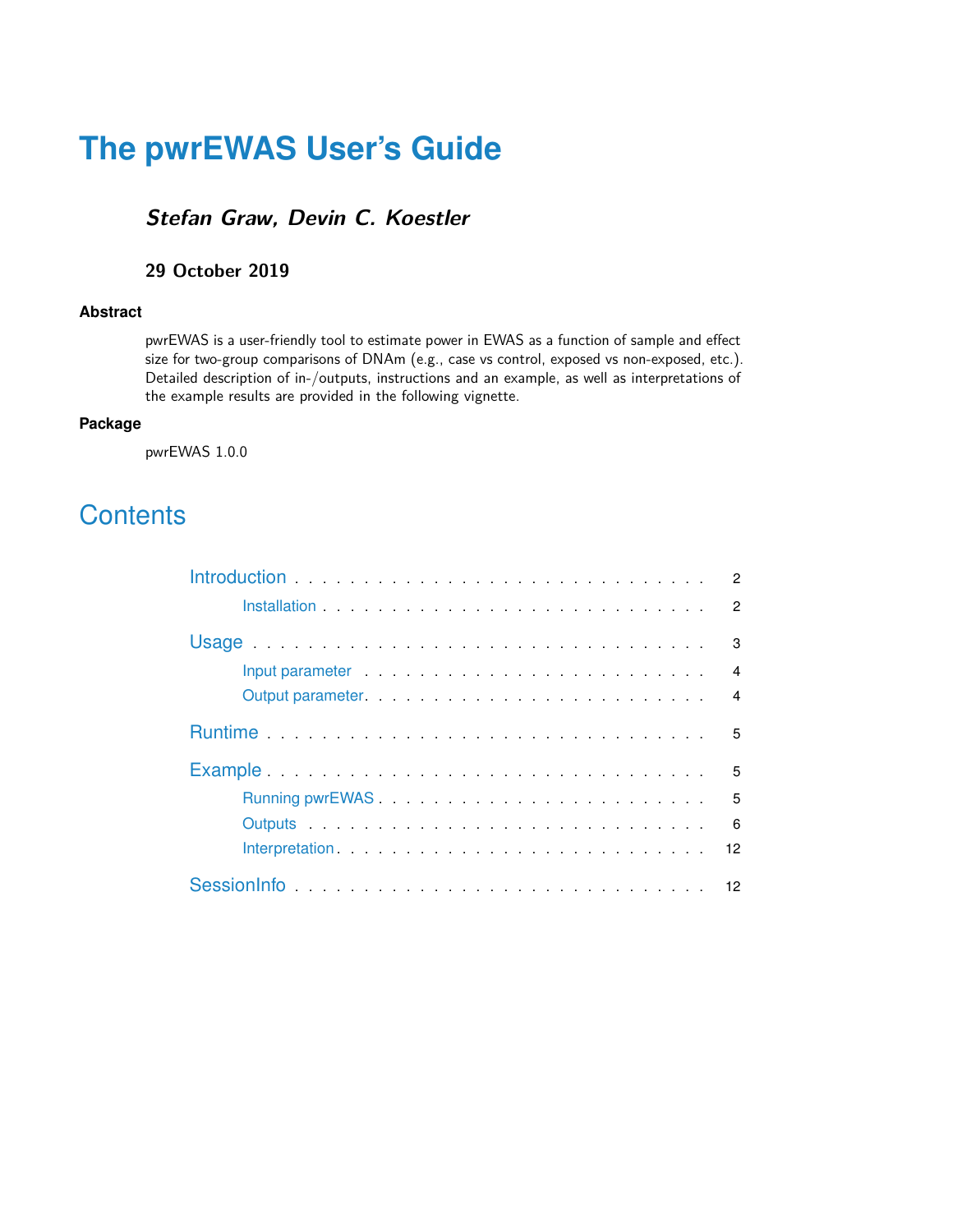## **Introduction**

When designing an epigenome-wide association study (EWAS) to investigate the relationship between DNA methylation (DNAm) and some exposure(s) or phenotype(s), it is critically important to assess the sample size needed to detect a hypothesized difference with adequate statistical power. However, the complex and nuanced nature of DNAm data makes direct assessment of statistical power challenging. To circumvent these challenges and to address the outstanding need for a user-friendly interface for EWAS power evaluation, we have developed pwrEWAS. The current implementation of pwrEWAS accommodates power estimation for two-group comparisons of DNAm (e.g. case vs control, exposed vs non-exposed, etc.), where methylation assessment is carried out using the Illumina Human Methylation BeadChip technology. Power is calculated using a semi-parametric simulation-based approach in which DNAm data is randomly generated from beta-distributions using CpG-specific means and variances estimated from one of several different existing DNAm data sets, chosen to cover the most common tissue-types used in EWAS. In addition to specifying the tissue type to be used for DNAm profiling, users are required to specify the sample size, number of differentially methylated CpGs, effect size(s), target false discovery rate (FDR) and the number of simulated data sets, and have the option of selecting from several different statistical methods to perform differential methylation analyses. pwrEWAS reports the marginal power, marginal type I error rate, marginal FDR, and false discovery cost (FDC). The R-Shiny web inter-face allows for easy input of user-defined parameters and includes an advanced settings button that offers additional options pertaining to data generation and computation.

## **Installation**

<span id="page-1-0"></span>pwrEWAS can be installed with the following R code:

```
if ( ! requireNamespace ( "BiocManager" ) )
    install.packages("BiocManager")
BiocManager::install("pwrEWAS")
```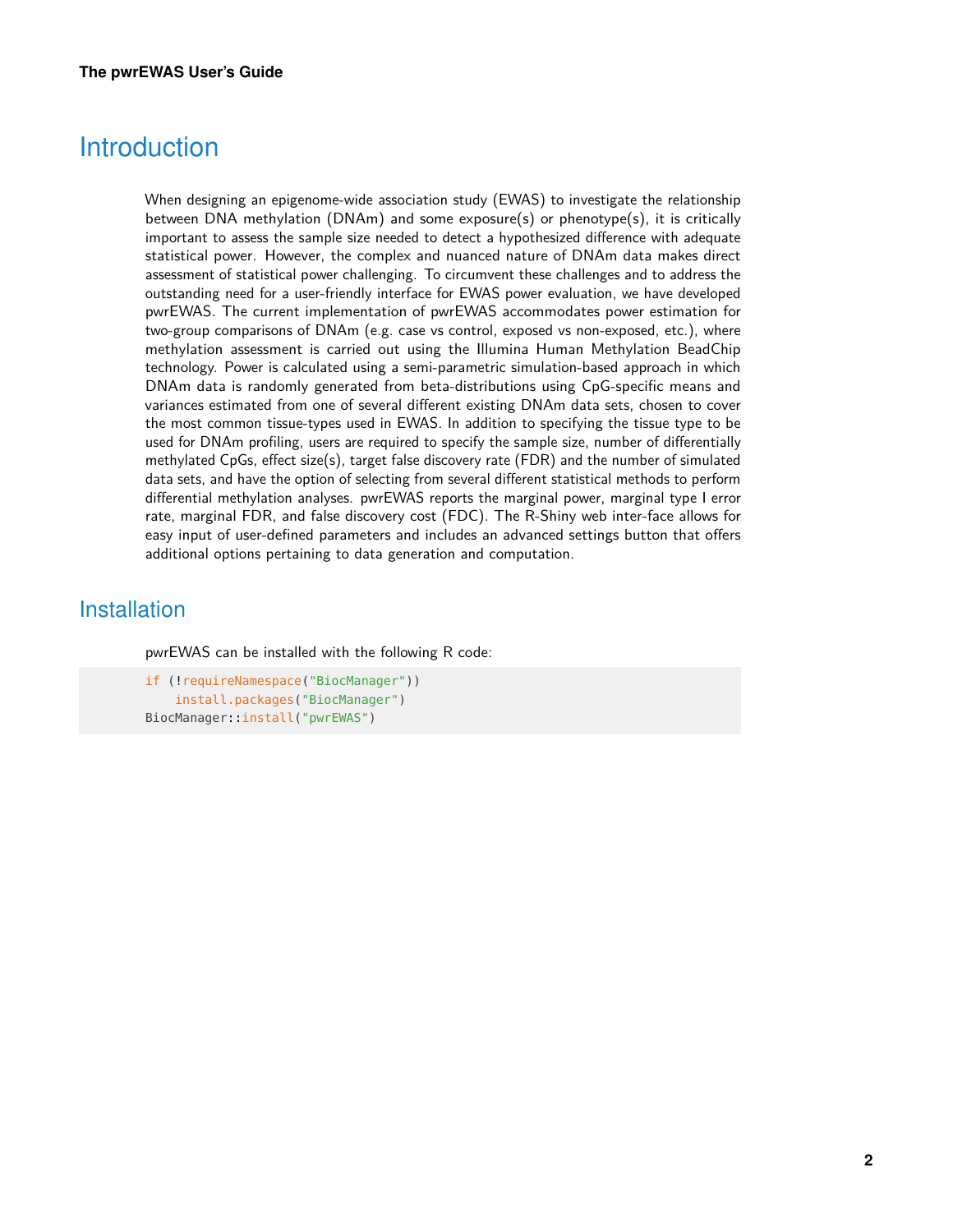## Usage

To execute the main pwrEWAS function the following to codes can be used. pwrEWAS allows the user to specify the effect size in one of two ways, by either providing a target maximal difference in methylation ("targetDelta"), or by providing the standard deviation of the simulated differnces ("deltaSD"). Only one of both arguments can be provided. If "targetDelta" is specified, pwrEWAS will automatically identify a standard deviation to simulate differences in methylation, such that the 99.99th percentile of the absolute value of simulated differences falls within a range around the targeted maximal difference in DNAm (see paper for additional details). If "deltaSD" is specified, pwrEWAS will simulate differences in methylation using the provided standard deviation (additional information provided in paper).

```
library("pwrEWAS")
```

```
# providing the targeted maximal difference in DNAm
results_targetDelta <- pwrEWAS(minTotSampleSize = 10,
   maxTotSampleSize = 50,
   SampleSizeSteps = 10,
   NcntPer = 0.5,
   targetDelta = c(0.2, 0.5),
   J = 100,targetDmCpGs = 10,
   tissueType = "Adult (PBMC)",
   detectionLimit = 0.01,DMmethod = "limma",
   FDRcritVal = 0.05,
   core = 4,
   sims = 50# providing the targeted maximal difference in DNAm
results_deltaSD <- pwrEWAS(minTotSampleSize = 10,
   maxTotSampleSize = 50,
   SampleSizeSteps = 10,
   NcntPer = 0.5,
   deltaSD = c(0.02, 0.05),
   J = 100,targetDmCpGs = 10,
   tissueType = "Adult (PBMC)",
   detectionLimit = 0.01,
   DMmethod = "limma",
   FDRcritVal = 0.05,
   core = 4,
   sims = 50
```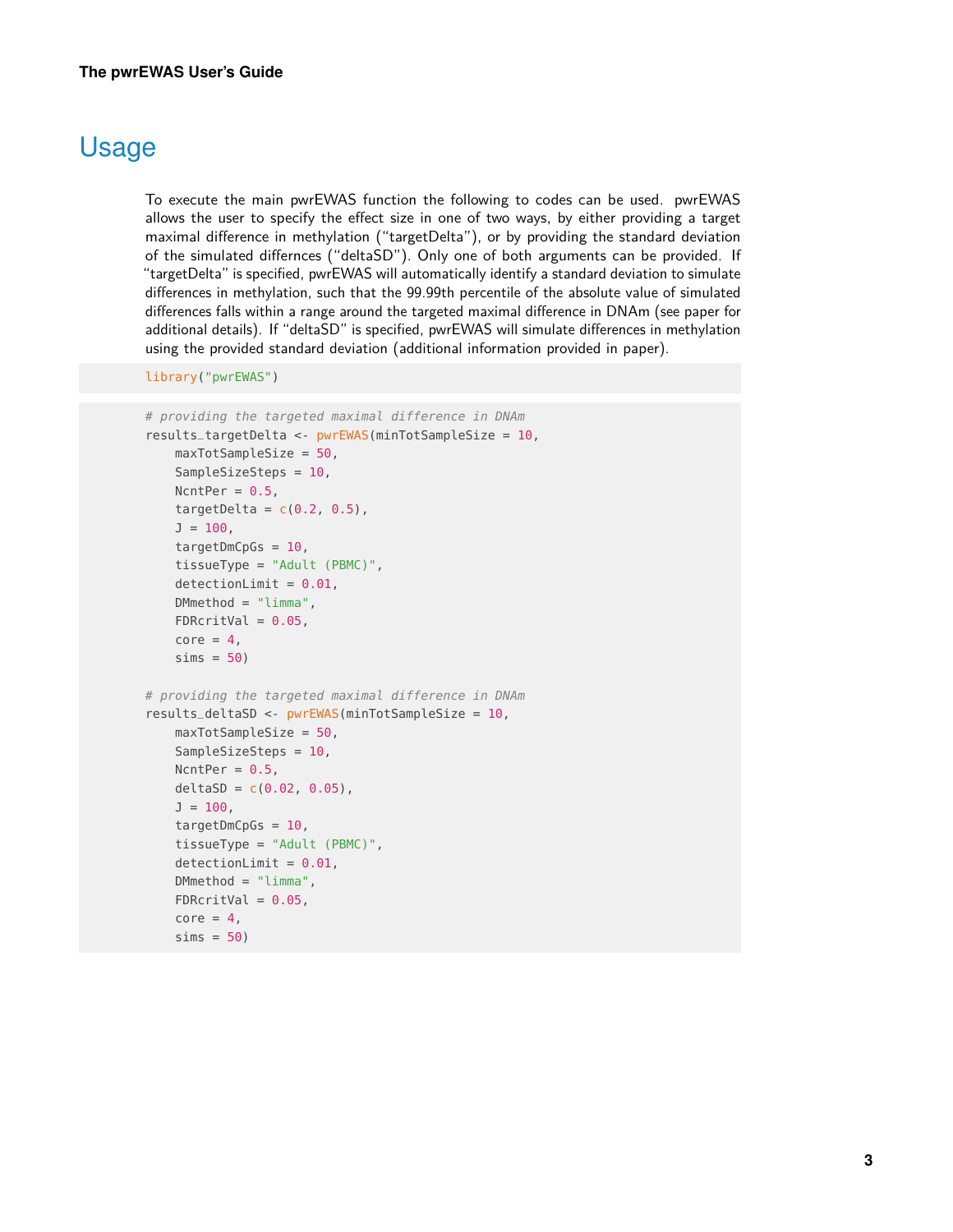### Input parameter

<span id="page-3-0"></span>The following table provides a description of the input arguments:

<span id="page-3-1"></span>

| Parameter                                                   | Description                                                                                                                                                                                                                                                                                                                                      |  |  |  |  |  |  |
|-------------------------------------------------------------|--------------------------------------------------------------------------------------------------------------------------------------------------------------------------------------------------------------------------------------------------------------------------------------------------------------------------------------------------|--|--|--|--|--|--|
| minTotSampleSize Lowest total sample sizes to be considered |                                                                                                                                                                                                                                                                                                                                                  |  |  |  |  |  |  |
| maxTotSampleSizeHighest total sample sizes to be considered |                                                                                                                                                                                                                                                                                                                                                  |  |  |  |  |  |  |
| SampleSizeSteps                                             | Steps with which total sample size increases from minTotSampleSize to<br>maxTotSampleSize                                                                                                                                                                                                                                                        |  |  |  |  |  |  |
| <b>NcntPer</b>                                              | Rate by which the total sample size is split into groups (0.5 corresponds<br>to a balanced study; rate for group 2 is equal to 1 rate of group $1$ )                                                                                                                                                                                             |  |  |  |  |  |  |
| targetDelta                                                 | Standard deviations of the simulated differences is automatically<br>determined such that the 99% til of the simulated differences are within<br>a range around the provided values                                                                                                                                                              |  |  |  |  |  |  |
| deltaSD                                                     | Differences in methylation will be simulated using provided standard<br>deviation                                                                                                                                                                                                                                                                |  |  |  |  |  |  |
| J                                                           | Number of CpG site that will simulated and tested (increasing Number<br>of CpGs tested will require increasing RAM (memory))                                                                                                                                                                                                                     |  |  |  |  |  |  |
| targetDmCpGs                                                | Target number of CpGs simulated with meaningful differences<br>(differences greater than detection limit)                                                                                                                                                                                                                                        |  |  |  |  |  |  |
| tissueType                                                  | Heterogeneity of different tissue types can have effects on the results.<br>Please select your tissue type of interest or one you believe is the closest                                                                                                                                                                                         |  |  |  |  |  |  |
| detectionLimit                                              | Limit to detect changes in methylation. Simulated differences below the<br>detection limit will not be consider as meaningful differentially<br>methylated CpGs                                                                                                                                                                                  |  |  |  |  |  |  |
| <b>DMmethod</b>                                             | Method used to perform differential methylation analysis                                                                                                                                                                                                                                                                                         |  |  |  |  |  |  |
| <b>FDRcritVal</b>                                           | Critical value to control the False Discovery Rate (FDR) using the<br>Benjamini and Hochberg method                                                                                                                                                                                                                                              |  |  |  |  |  |  |
| core                                                        | Number of cores used to run multiple threads. Ideally, the number of<br>different total samples sizes multiplied by the number of effect sizes<br>should be a multiple (m) of the number of cores ( $#$ sampleSizes $*$<br>#effectSizes = $m * #$ threads). An increasing number of threads will<br>require an increasing amount of RAM (memory) |  |  |  |  |  |  |
| sims                                                        | Number of repeated simulation/simulated data sets under the same<br>conditions for consistent results                                                                                                                                                                                                                                            |  |  |  |  |  |  |

### Output parameter

Running pwrEWAS will result in an object with the following four attributes: meanPower, powerArray, deltaArray, and metric. The first attribute ''meanPower''is a 2D matrix with empirically estimated marginal mean power for sample sizes and target ∆*β*s (averaged over simulated data sets). The second attribute''powerArray''provides the full set of empirically estimated marginal power for sample sizes and target ∆*β*s for each simulated data sets in a 3D matrix. The third attribute''deltaArray''contains a 3D matrix with simulated ∆*β*s for sample sizes, target ∆*β*, and simulated data sets. The last attribute''metric" contains 2D matrices with the marginal type I error rate (marTypeI), power in the classical sense (classicalPower), actual FDR (FDR), False Discovery Cost (FDC), and probabilities of identifying at least one true positive in table format, where sample sizes are shown as rows and effect sizes are columns. Examples results can be found in the example section.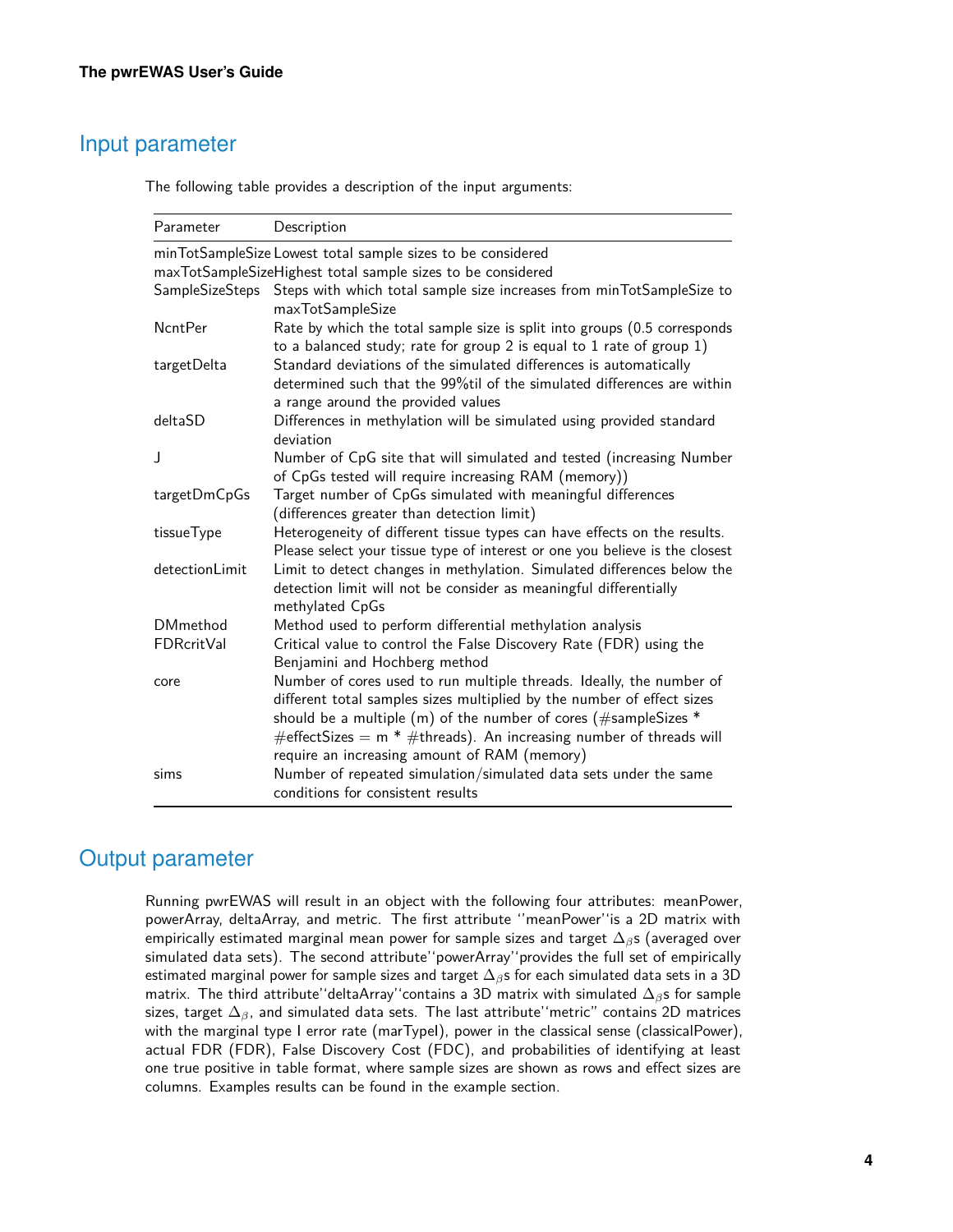## Runtime

In general, the computational complexity of pwrEWAS depends on four major components: (1) assumed number and magnitude of sample size(s), (2) number of target ∆*β*'s (effect sizes), (3) number of CpGs tested, and (4) number of simulated data sets. To enhance the computational efficiency, pwrEWAS allows users to process simulations in parallel. While (1) and (2) are usually dictated by the study to be conducted, (3) and (4) can be modified to either increase the precision of power estimates (increased run time) or reduce the computational burden (decreased precision of estimates). The following table provides the run time of pwrEWAS for different combinations of sample sizes and effect sizes. In all scenarios presented the number of tested CpGs was assumed to be 100,000, number of simulated data sets was 50, and the method to perform the differential methylation analysis as limma. A total of 6 clusters/threads were used.

<span id="page-4-0"></span>

| Total sample size Effect size $\Delta_{\beta}$ 0.1 | $0.1, 0.2$ 0.1, 0.3, 0.5            |  |
|----------------------------------------------------|-------------------------------------|--|
| 10                                                 | 2min 21sec 3min 11sec 3min 50sec    |  |
| 100                                                | 6min 22sec 7min 39sec 8min 33sec    |  |
| 500                                                | 24min 43sec 27min 36sec 29min 22sec |  |
| 10-100 (increments of 10)                          | 9min 40sec 16min 34sec 23min 44sec  |  |
| 300-500 (increments of 100)                        | 27min 58sec 30min 01sec 52min 00sec |  |

## Example

### Running pwrEWAS

<span id="page-4-1"></span>Running pwrEWAS by providing target maximal difference in methylation or by providing standard deviation of difference in methylation:

```
library(pwrEWAS)
set.seed(1234)
results_targetDelta <- pwrEWAS(minTotSampleSize = 20,
    maxTotSampleSize = 260,
    SampleSizeSteps = 40,
    NcntPer = 0.5,
    targetDelta = c(0.02, 0.10, 0.15, 0.20),
    J = 100000,targetDmCpGs = 2500,
    tissueType = "Blood adult",
    detectionLimit = 0.01,DMmethod = "limma",
    FDRcritVal = 0.05,
    core = 4,
    sims = 50results_deltaSD <- pwrEWAS(minTotSampleSize = 20,
    maxTotSampleSize = 260,
    SampleSizeSteps = 40,
```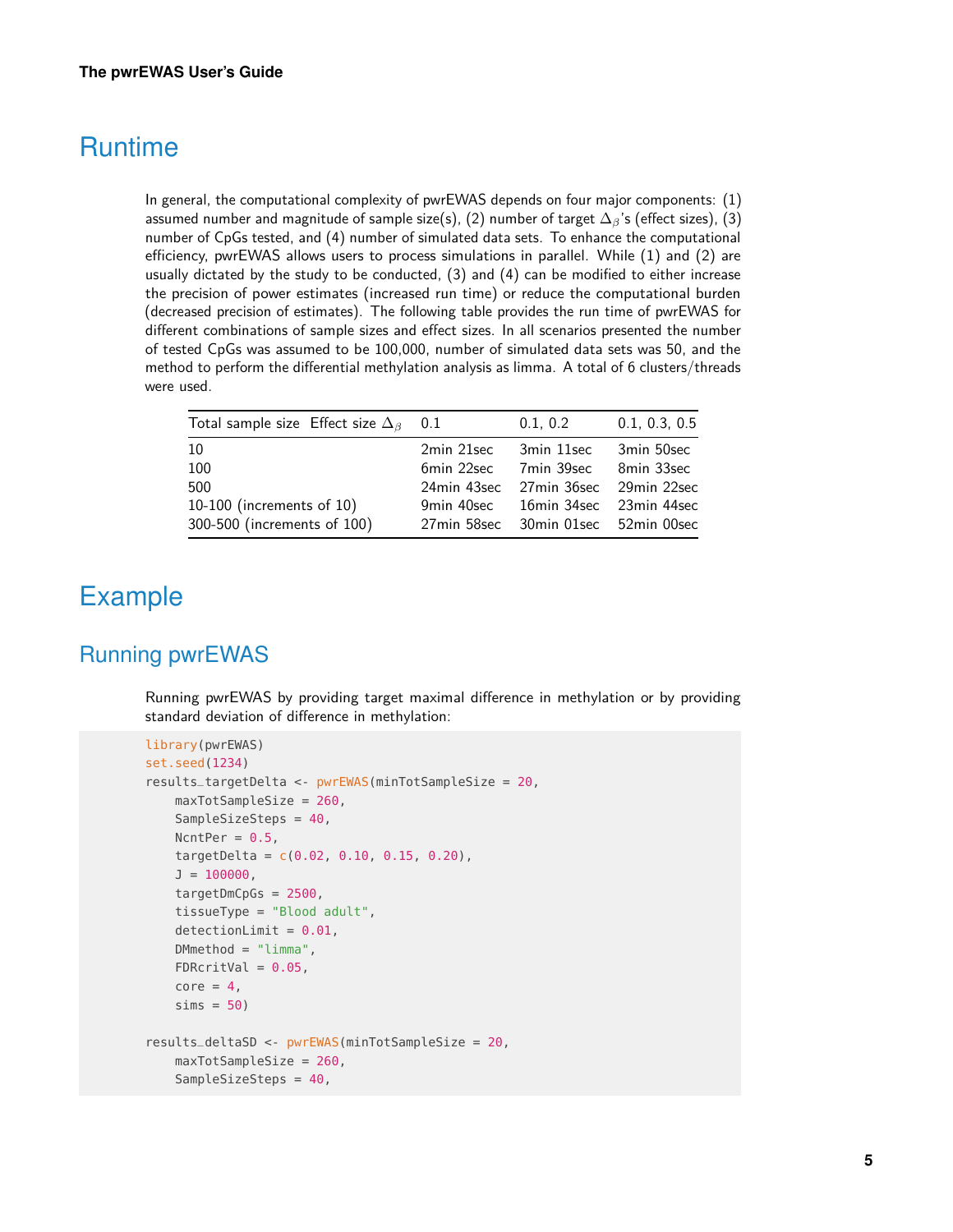```
NcntPer = 0.5,
deltaSD = c(0.00390625, 0.02734375, 0.0390625, 0.052734375),
J = 100000,
targetDmCpGs = 2500,
tissueType = "Blood adult",
detectionLimit = 0.01,
DMmethod = "limma",
FDRcritVal = 0.05,
core = 4,
sims = 50)
```
If pwrEWAS is executed with providing target maximal difference, first *τ* will be determined. The beginning and finish of this process will be printed with time stamps (see below for an example). If the standard deviation of difference is provided, this step will be skipped. \ Next, pwrEWAS will run the simulations to empirically estimate power. pwrEWAS will indicate when the simulations are started. To monitor the process pwrEWAS will display a process bar. pwrEWAS will print a statement including a time stamps once finished (see below for an example).

```
## [2019-02-12 18:40:23] Finding tau...done [2019-02-12 18:42:53]
## [1] "The following taus were chosen: 0.00390625, 0.02734375, 0.0390625, 0.052734375"
## [2019-02-12 18:42:53] Running simulation
## |===================================================================| 100%
## [2019-02-12 18:42:53] Running simulation ... done [2019-02-12 19:27:03]
```
### **Outputs**

Running pwrEWAS will result in an object, that stores the following four attributes:

```
attributes(results_targetDelta)
## $names
## [1] "meanPower" "powerArray" "metric" "deltaArray"
## $names
## [1] "meanPower" "powerArray" "deltaArray" "metric"
```
#### meanPower

The primary results will be provided in the attribute ''meanPower''. It is essentially a summary of the attribute''powerArray''. meanPower will be provide a 7x4 table with the average power by total sample size as rows (here 20-260 patients with increments of 40) and by target ∆*β*, if''targetDelta''was provided, or''*SD*(∆*β*)", if deltaSD was provided, as columns (here targetDelta was provided as: 0.02, 0.1, 0.15, 0.2):

```
dim(results_targetDelta$meanPower)
## [1] 7 4
print(results_targetDelta$meanPower)
## 0.02 0.1 0.15 0.2
## 20 0.0005415101 0.1596165 0.2758319 0.3801848
## 60 0.0863276853 0.5026172 0.6166725 0.7001472
```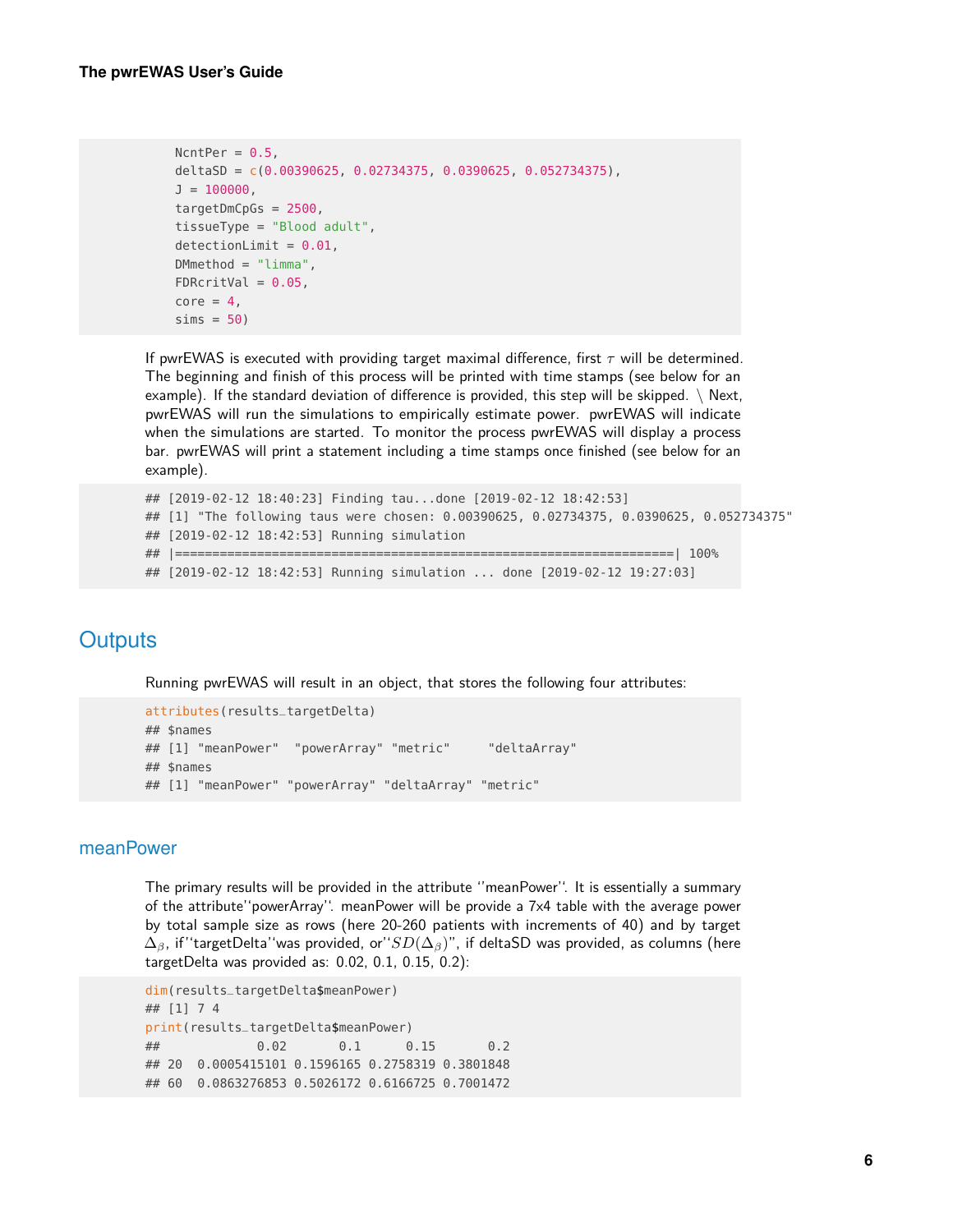## 100 0.1978966524 0.6402466 0.7322670 0.7947203 ## 140 0.2919669218 0.7201027 0.7940429 0.8414375 ## 180 0.3592038789 0.7700964 0.8317636 0.8739818 ## 220 0.4201022535 0.8068096 0.8588536 0.8945975 ## 260 0.4609956067 0.8338529 0.8816222 0.9117306

### **powerArray**

The attribute ''powerArray''should primarily be used to create a power plot but can also be used to investigate the power results for the individual simulations. pwrEWAS includes a function''pwrEWAS\_powerPlot''that will create a power plot, where power (y-axis) is shown as a function of sample sizes (x-axis) for different effect sizes (color coded). For each sample size, the mean power as well as the 95%tile interval (2.5% and 97.5%) is shown.''sd''should be set to''FALSE''if''targetDelta''was specified in pwrEWAS, and''TRUE''if''deltaSD" was specified in pwrEWAS.



Mean power curve with 95−percentile interval (2.5% & 97.5%)



#### deltaArray

The third attribute ''deltaArray''contains the simulated differences in mean DNAm. Each ∆*<sup>β</sup>* is drawn from a truncated normal, where either the standard devation is provided (''deltaSD'') or automatically determined based on the user-specified target ∆*<sup>β</sup>* (''targetDelta'') and the expected number of differentially methylated CpGs (''targetDmCpGs"). To automatically determined the standard devation, it is adjusted stepwise until the 99.99th percentile of the absolute value of simulated ∆*β*s falls within a range around the targeted maximal difference in DNAm (see paper for additional details). The maximal value of ∆*<sup>β</sup>* can exceed the userspecified target ∆*β*, but about 99.99% of simulated differences will be below user-specified target ∆*<sup>β</sup>* (as seen below):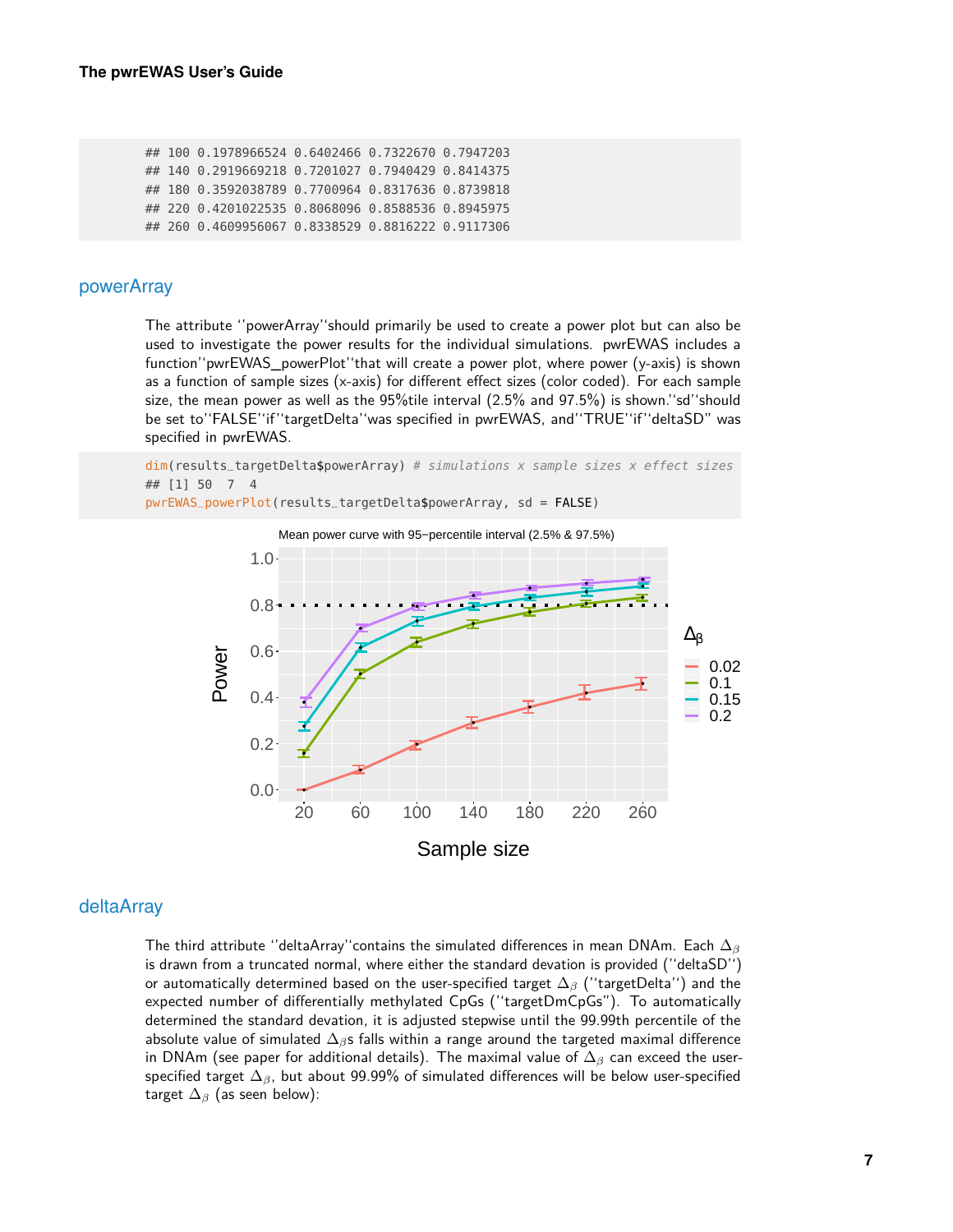```
# maximum value of simulated differences by target value
lapply(results_targetDelta$deltaArray, max)
## $`0.02`
## [1] 0.02095302
##
## $`0.1`
## [1] 0.1265494
##
## $`0.15`
## [1] 0.2045638
##
## $°0.2## [1] 0.2458416
# percentage of simulated differences to be within the target range
mean(results _ targetDelta$deltaArray[[1]] < 0.02)
## [1] 0.9999999
mean(results _ targetDelta$deltaArray[[2]] < 0.10)
## [1] 0.9998882
mean(results _ targetDelta$deltaArray[[3]] < 0.15)
## [1] 0.9999386
mean(results _ targetDelta$deltaArray[[4]] < 0.20)
## [1] 0.9999539
```
To get a better understanding of how the differences in mean DNAm are distributed, pwrEWAS provides a density plot, where the distribution of simulated differences in mean DNAm is plotted by target differences in DNAm (∆*β*). The color theme matches the colors of the power plot. Simulated differences within the detection limit around zero are removed, as they are here not defined as meaningful differences. ''sd''should be set to''FALSE''if''targetDelta''was specified in pwrEWAS, and''TRUE''if''deltaSD" was specified in pwrEWAS.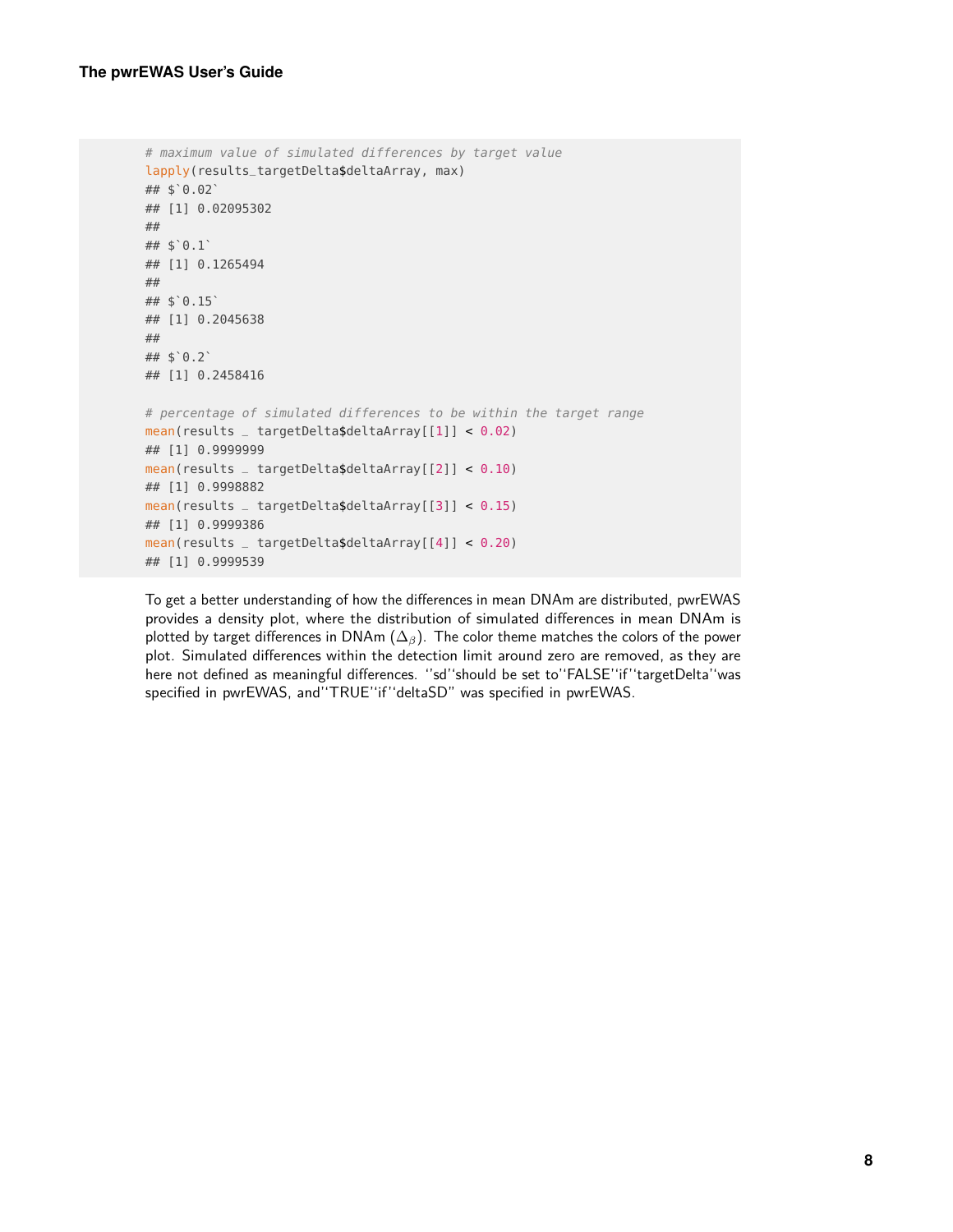

In the figure above, the densities are very compress, because the first effect size is clearly different from the other three. The following code will provide the figure after removing the first effect size:

temp <- results\_targetDelta\$deltaArray temp[[1]] <- NULL pwrEWAS\_deltaDensity(temp, detectionLimit = 0.01, sd = FALSE)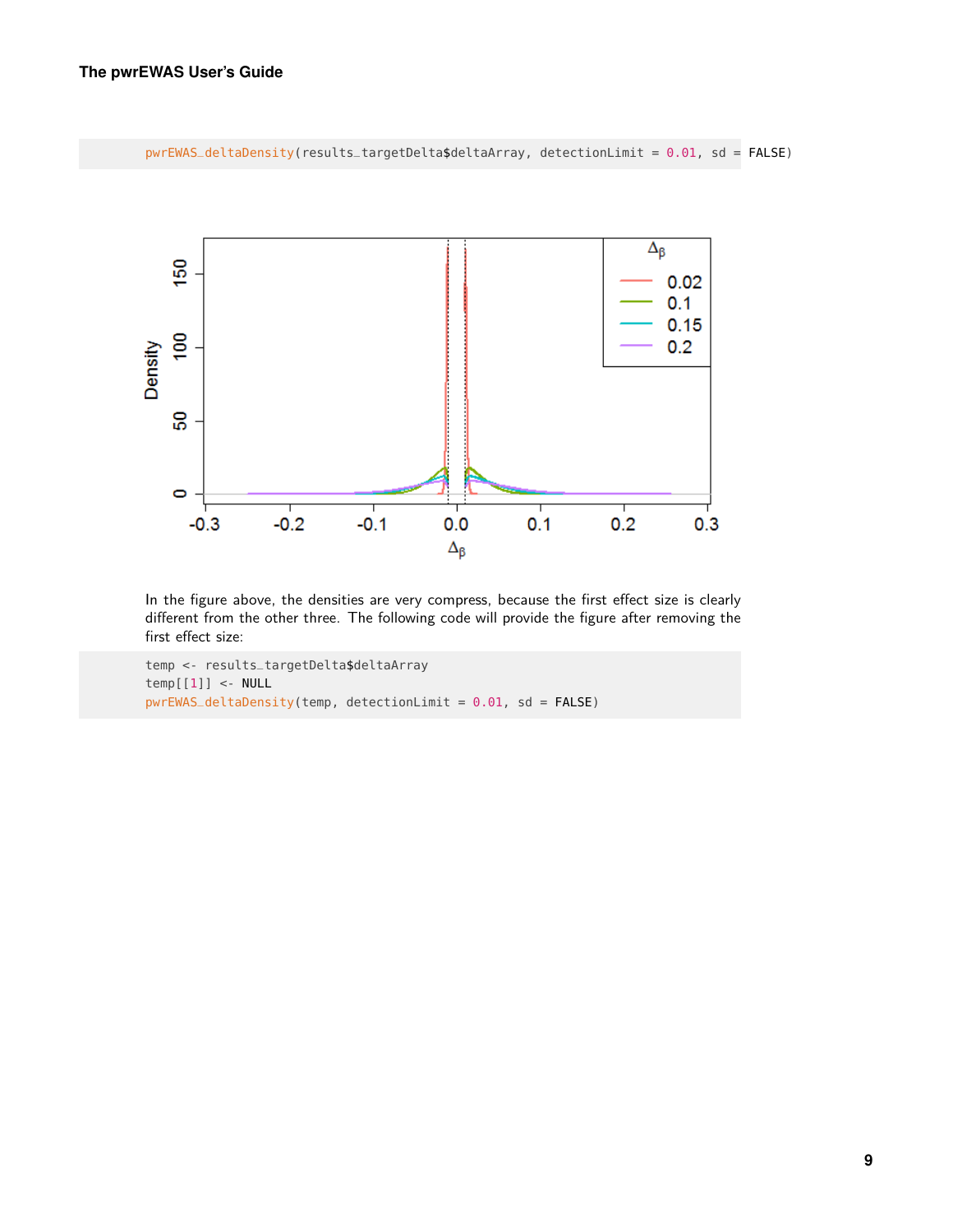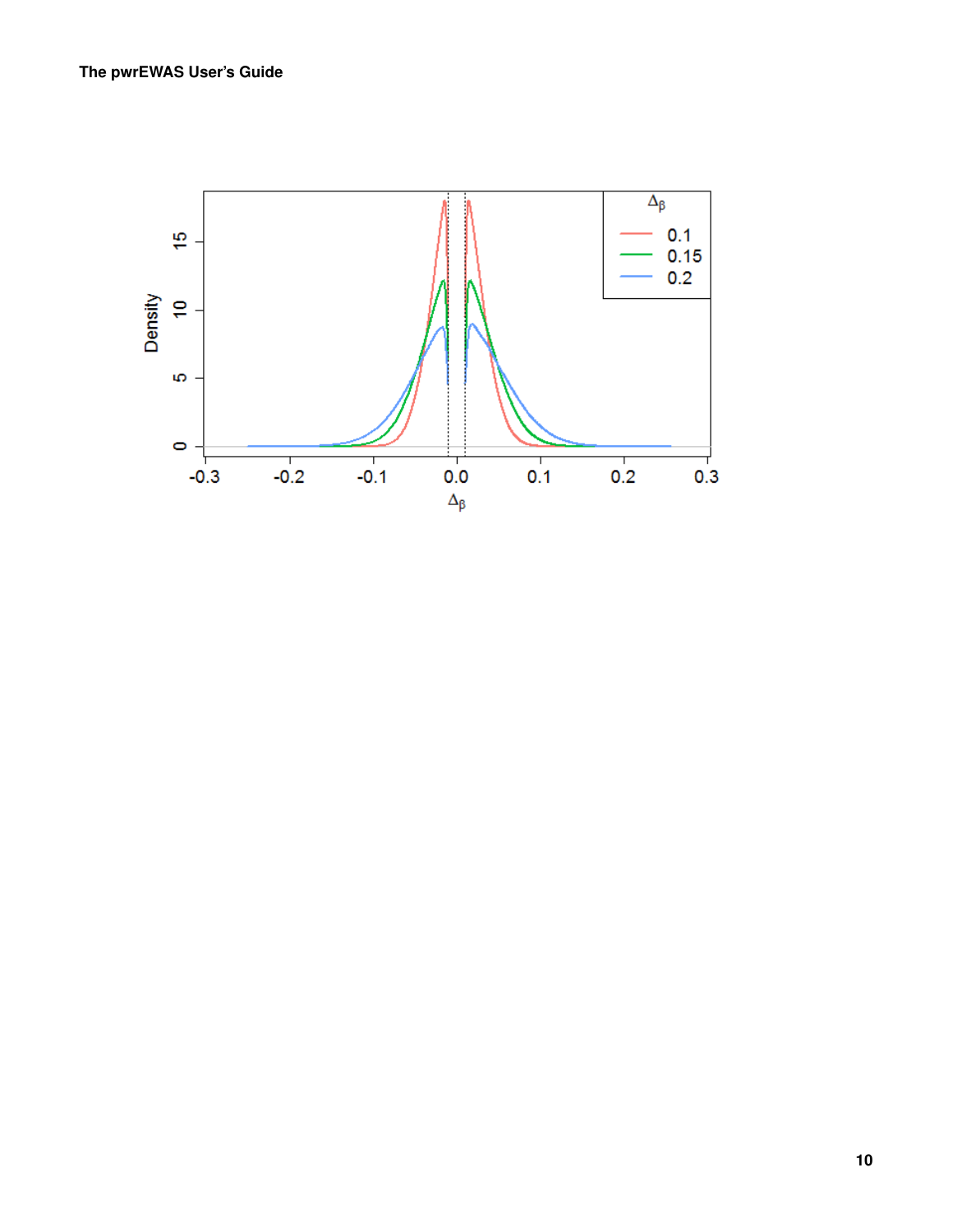#### metric

The fourth attribute ''metric''contains tables on marginal type I error rate (''marTypeI"), power in the classical sense (classicalPower), actual FDR (FDR), False Discovery Cost (FDC, see paper for additional details), and probabilities of identifying at least one true positive, for each sample size and effect size combination:

```
results_targetDelta$metric
## $marTypeI
## 0.02 0.1 0.15 0.2
## 20 0.0000000000 0.0001927742 0.0003533407 0.0004575820
## 60 0.0003435644 0.0006813394 0.0008155174 0.0009199059
## 100 0.0011254329 0.0008494543 0.0009544978 0.0010784126
## 140 0.0023155015 0.0009987010 0.0011007120 0.0011301504
## 180 0.0031646165 0.0010936404 0.0011537869 0.0011709668
## 220 0.0043017549 0.0011711588 0.0011688609 0.0011961111
## 260 0.0050251766 0.0011825572 0.0012256528 0.0012703139
##
## $classicalPower
## 0.02 0.1 0.15 0.2
## 20 0.0000230 0.1140913 0.2188748 0.3211014
## 60 0.0072840 0.3665948 0.4969722 0.5948422
## 100 0.0243978 0.4749589 0.5952528 0.6816387
## 140 0.0447472 0.5386504 0.6500822 0.7252384
## 180 0.0650878 0.5859314 0.6852212 0.7575621
## 220 0.0848528 0.6181004 0.7131985 0.7789187
## 260 0.1031464 0.6445875 0.7373262 0.7980121
##
## $FDR
## 0.02 0.1 0.15 0.2
## 20 0.000000000 0.04402833 0.04704810 0.04431709
## 60 0.004517889 0.04837274 0.04781140 0.04793149
## 100 0.004418029 0.04660417 0.04675174 0.04899762
## 140 0.004953809 0.04824695 0.04925629 0.04831297
## 180 0.004662894 0.04856488 0.04900589 0.04792516
## 220 0.004844068 0.04925471 0.04774217 0.04763118
## 260 0.004668246 0.04777146 0.04839480 0.04928052
##
## $FDC
## 0.02 0.1 0.15 0.2
## 20 0.00000000 0.04638179 0.04959881 0.04652390
## 60 0.03043364 0.05207772 0.05098151 0.05083022
## 100 0.04361648 0.05082257 0.05032126 0.05243835
## 140 0.06076271 0.05345012 0.05358616 0.05197136
## 180 0.06718904 0.05446132 0.05373615 0.05186793
## 220 0.07820442 0.05588333 0.05261712 0.05173305
## 260 0.08348369 0.05445357 0.05369060 0.05387600
##
## $probTP
## 0.02 0.1 0.15 0.2
## 20 0.4 1 1 1
## 60 1.0 1 1 1
```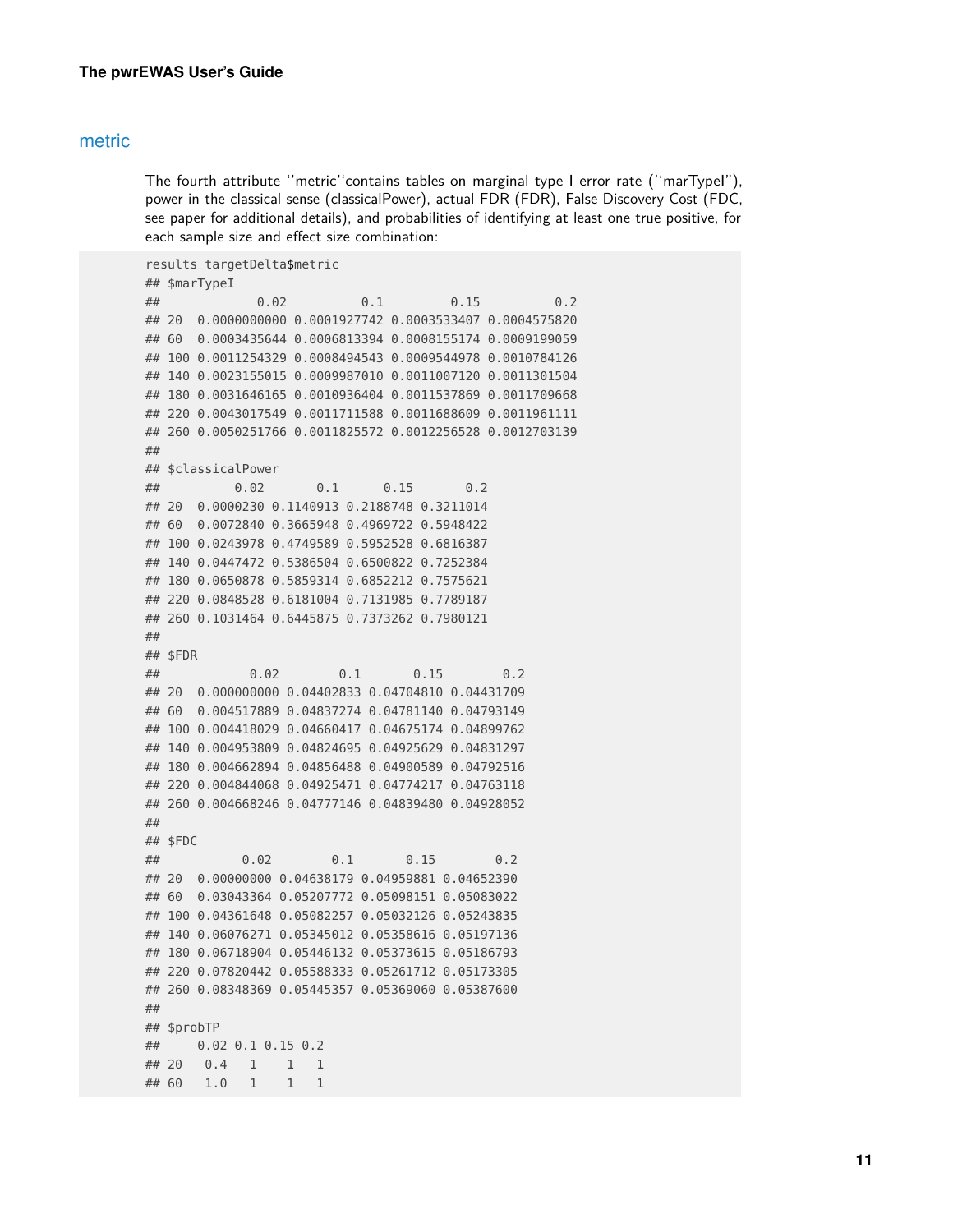|  | ## 100 1.0 | $\lceil$       | 1. |    |
|--|------------|----------------|----|----|
|  | ## 140 1.0 | $\mathbf{1}$   | 1. | 1. |
|  | ## 180 1.0 | $\overline{1}$ | Т. | 1. |
|  | ## 220 1.0 | -1             | 1. |    |
|  | ## 260 1.0 |                | 1. |    |

### Interpretation

To detect differences up to 10%, 15% and 20% in CpG-specific methylation across 2,500 CpGs with at least 80% power, we would need about 220, 180 and 140 total subjects, respectively. As expected, 80% power was not achieved for a difference in DNAm up to 2% for the selected total sample size range. However, it can be observed that the probability of detecting at least one CpG out of the 2500 differentially methylated CpGs is about 40% for 20 total patients and virtually 100% for 60 and more total patients.

## **SessionInfo**

#### toLatex(sessionInfo())

- R version 3.6.1 (2019-07-05), x86\_64-pc-linux-gnu
- Locale: LC\_CTYPE=en\_US.UTF-8, LC\_NUMERIC=C, LC\_TIME=en\_US.UTF-8, LC\_COLLATE=C, LC\_MONETARY=en\_US.UTF-8, LC\_MESSAGES=en\_US.UTF-8, LC\_PAPER=en\_US.UTF-8, LC\_NAME=C, LC\_ADDRESS=C, LC\_TELEPHONE=C, LC\_MEASUREMENT=en\_US.UTF-8, LC\_IDENTIFICATION=C
- Running under: Ubuntu 18.04.3 LTS
- Matrix products: default
- BLAS: /home/biocbuild/bbs-3.10-bioc/R/lib/libRblas.so
- LAPACK: /home/biocbuild/bbs-3.10-bioc/R/lib/libRlapack.so
- Base packages: base, datasets, grDevices, graphics, methods, stats, utils
- Other packages: BiocStyle 2.14.0, foreach 1.4.7, pwrEWAS 1.0.0, pwrEWAS.data 0.99.52, shinyBS 0.61
- Loaded via a namespace (and not attached): AnnotationDbi 1.48.0, AnnotationHub 2.18.0, Biobase 2.46.0, BiocFileCache 1.10.0, BiocGenerics 0.32.0, BiocManager 1.30.9, BiocVersion 3.10.1, DBI 1.0.0, ExperimentHub 1.12.0, IRanges 2.20.0, Matrix 1.2-17, R6 2.4.0, RCurl 1.95-4.12, RSQLite 2.1.2, Rcpp 1.0.2, S4Vectors 0.24.0, XML 3.98-1.20, abind 1.4-5, annotate 1.64.0, assertthat 0.2.1, backports 1.1.5, bit 1.1-14, bit64 0.9-7, bitops 1.0-6, blob 1.2.0, bookdown 0.14, codetools 0.2-16, colorspace 1.4-1, compiler 3.6.1, crayon 1.3.4, curl 4.2, dbplyr 1.4.2, digest 0.6.22, doParallel 1.0.15, doSNOW 1.0.18, dplyr 0.8.3, evaluate 0.14, fastmap 1.0.1, genefilter 1.68.0, ggplot2 3.2.1, glue 1.3.1, grid 3.6.1, gtable 0.3.0, htmltools 0.4.0, httpuv 1.5.2, httr 1.4.1, interactiveDisplayBase 1.24.0, iterators 1.0.12, knitr 1.25, later 1.0.0, lattice 0.20-38, lazyeval 0.2.2, limma 3.42.0, magrittr 1.5, memoise 1.1.0, mime 0.7, munsell 0.5.0, parallel 3.6.1, pillar 1.4.2, pkgconfig 2.0.3,